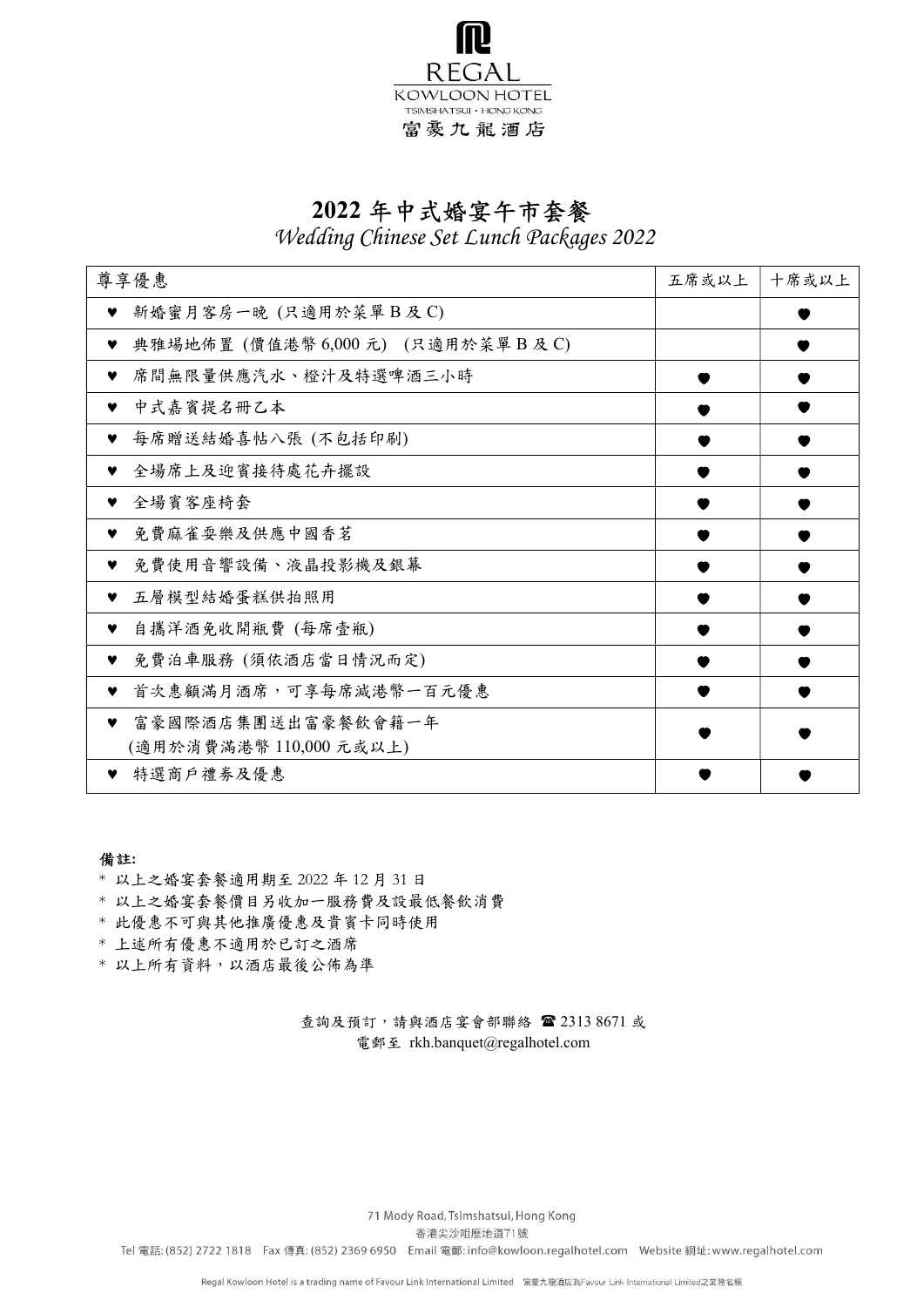

## For booking of 5 tables or above, you are entitled to enjoy the following privileges:

- 3 hours unlimited serving of soft drinks, chilled orange juice and local beer
- A complimentary Chinese style guest signature book
- Eight complimentary sets of invitation card per table (printing excluded)
- Floral arrangement for all dining tables and reception table
- Seat covers for all banquet chairs
- Complimentary mahjong set up with Chinese tea service
- **Free usage of PA system, LCD projector and screen**
- A 5-tier dummy wedding cake for photo taking
- Free corkage charge for one bottle of self-bring in liquor per table
- Complimentary car parking service (subject to hotel's standard)
- HK\$100 reduction per table for the first baby full-moon party
- Regal Dining Club Regal Card one year membership to enjoy exclusive dining privileges (upon purchase of HK\$110,000 or above)
- Coupons and special offers from designated merchants

### For booking of 10 tables or above,

### you are entitled to enjoy the following additional privileges:

- One night accommodation in Standard room (Only applicable to menu B & C)
- Complimentary standard venue decoration (Value at HK\$6,000) (Only applicable to menu B & C)

#### Remarks:

- Applicable for weddings held on or before 31 December 2022.
- All prices are subject to 10% service charge and minimum food and beverage charge will be applied on different venues.
- All above privileges cannot be used in conjunction with any other discounts, promotional offers or VIP privileges.
- All above privileges are not applicable to the reserved bookings.
- In case of any dispute, the decision of Regal Kowloon Hotel is final and conclusive.

For enquires or reservations, please contact our Catering Department at Tel: 2313 8671 or via email: rkh.banquet@regalhotel.com

71 Mody Road, Tsimshatsui, Hong Kong

香港尖沙咀麼地道71號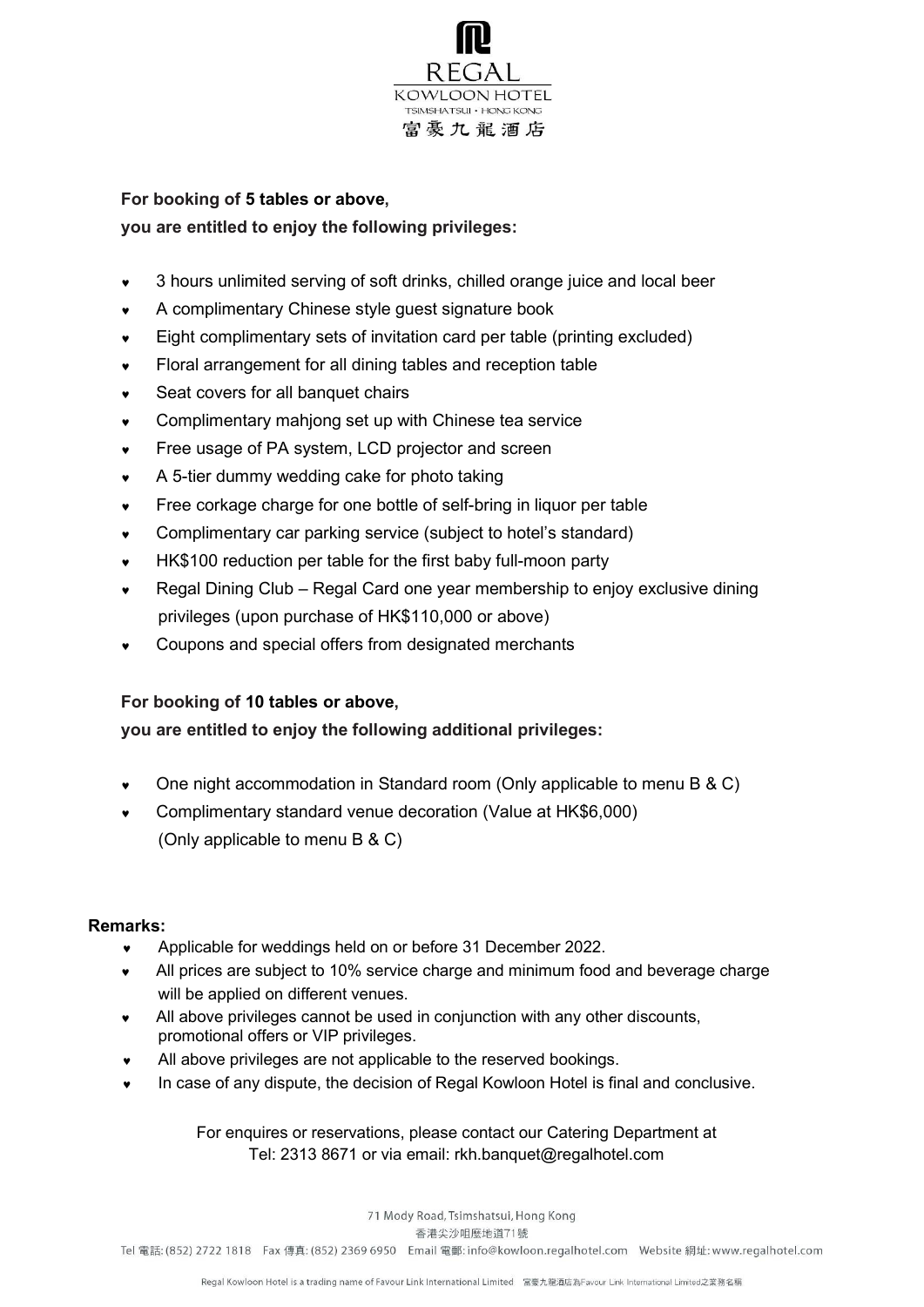

# Wedding Chinese Set Lunch A

## 大 紅 乳 豬 全 體

Roasted Whole Suckling Pig

翡 翠 如 意 帶 子 伴 百 花 丸 Sautéed Scallops, Fungus and Vegetables with Shrimp Paste Ball

雞 絲 蟲 草 花 燕 窩 羹 Braised Bird's Nest Soup with Shredded Chicken & Cordyceps Flower

碧 綠 蠔 皇 鮑 片

Braised Sliced Abalone with Vegetables in Oyster Sauce

清 蒸 大 青 斑 Steamed Fresh Garouper

當 紅 脆 皮 雞 Deep-fried Crispy Chicken

錦 繡 海 鮮 炒 飯 Fried Rice with Assorted Seafood

鮑 汁 炆 伊 麵 Braised E-fu Noodles in Abalone Sauce

蓮 子 百 合 紅 豆 沙 Sweetened Red Bean Cream with Lotus Seeds and Lily Bulbs

每席港幣 6,588 元 (12 人用)

## HK\$6,588 per table of 12 persons

另收加一服務費 Subject to 10% service charge

71 Mody Road, Tsimshatsui, Hong Kong

香港尖沙咀麼地道71號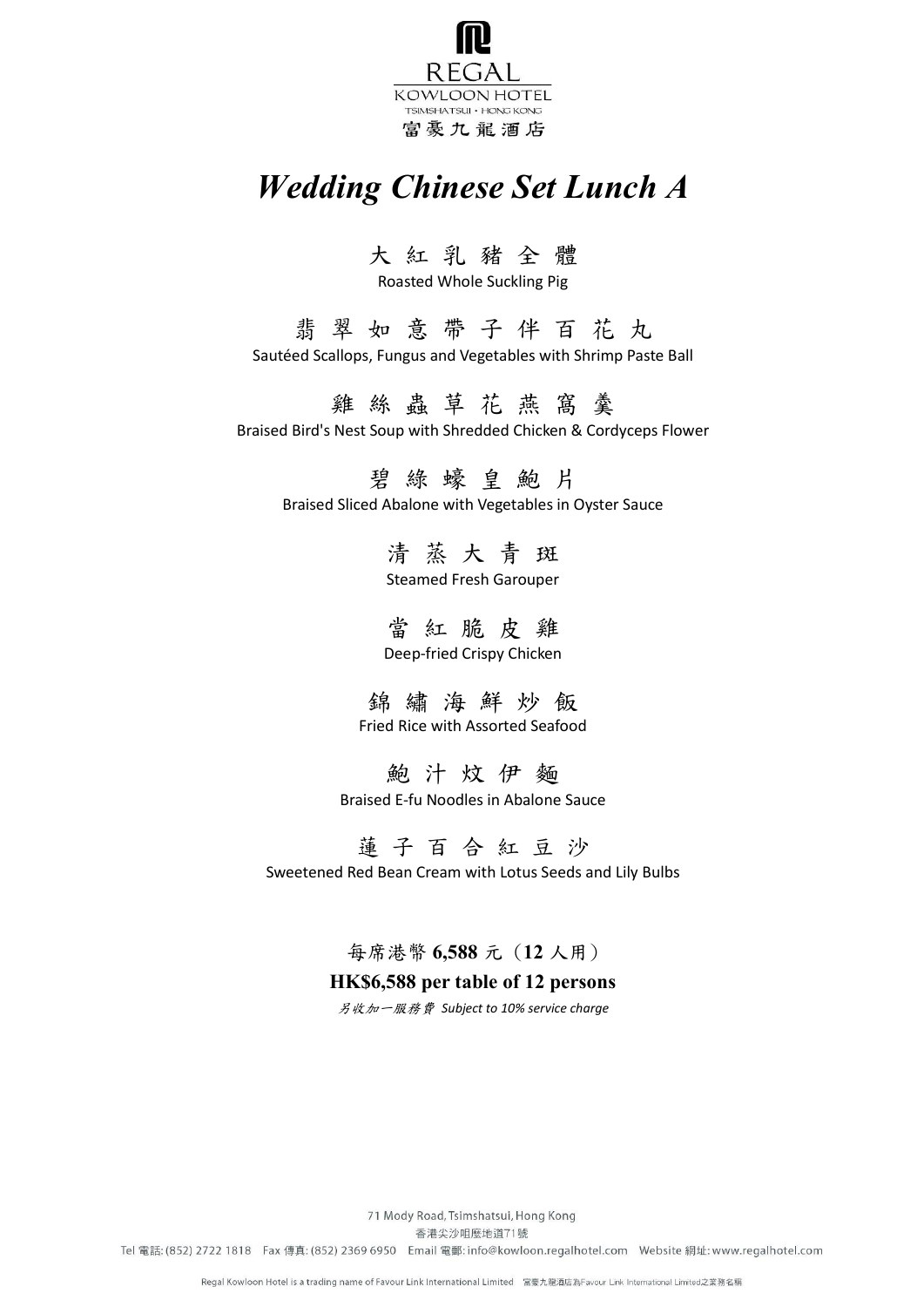

# Wedding Chinese Set Lunch B

大 紅 乳 豬 全 體

Roasted Whole Suckling Pig

XO 醬 翡 翠 蚌 片 Sautéed Clams and Vegetables in XO Sauce

沙 律 海 鮮 卷 Deep-fried Seafood Rolls with Mayonnaise

腿 茸 扒 雙 蔬 Sautéed Seasonal Vegetables with Yunnan Ham

雞 絲 蟲 草 花 燕 窩 羹 Braised Bird's Nest Soup with Shredded Chicken & Cordyceps Flower

> 碧 綠 鮮 鮑 片 Braised Sliced Abalone with Vegetables

> > 清 蒸 大 青 斑 Steamed Green Garoupa

當 紅 脆 皮 雞 Deep-fried Crispy Chicken

鮑 汁 炆 伊 麵 Braised E-fu Noodles in Abalone Sauce

錦 繡 海 鮮 炒 飯

Fried Rice with Assorted Seafood

蓮 子 百 合 紅 豆 沙 Sweetened Red Bean Cream with Lotus Seeds and Lily Bulbs

## 每席港幣 7,688 元 (12 人用)

## HK\$7,688.00 per table of 12 persons

另收加一服務費 Subject to 10% service charge

71 Mody Road, Tsimshatsui, Hong Kong

香港尖沙咀麼地道71號